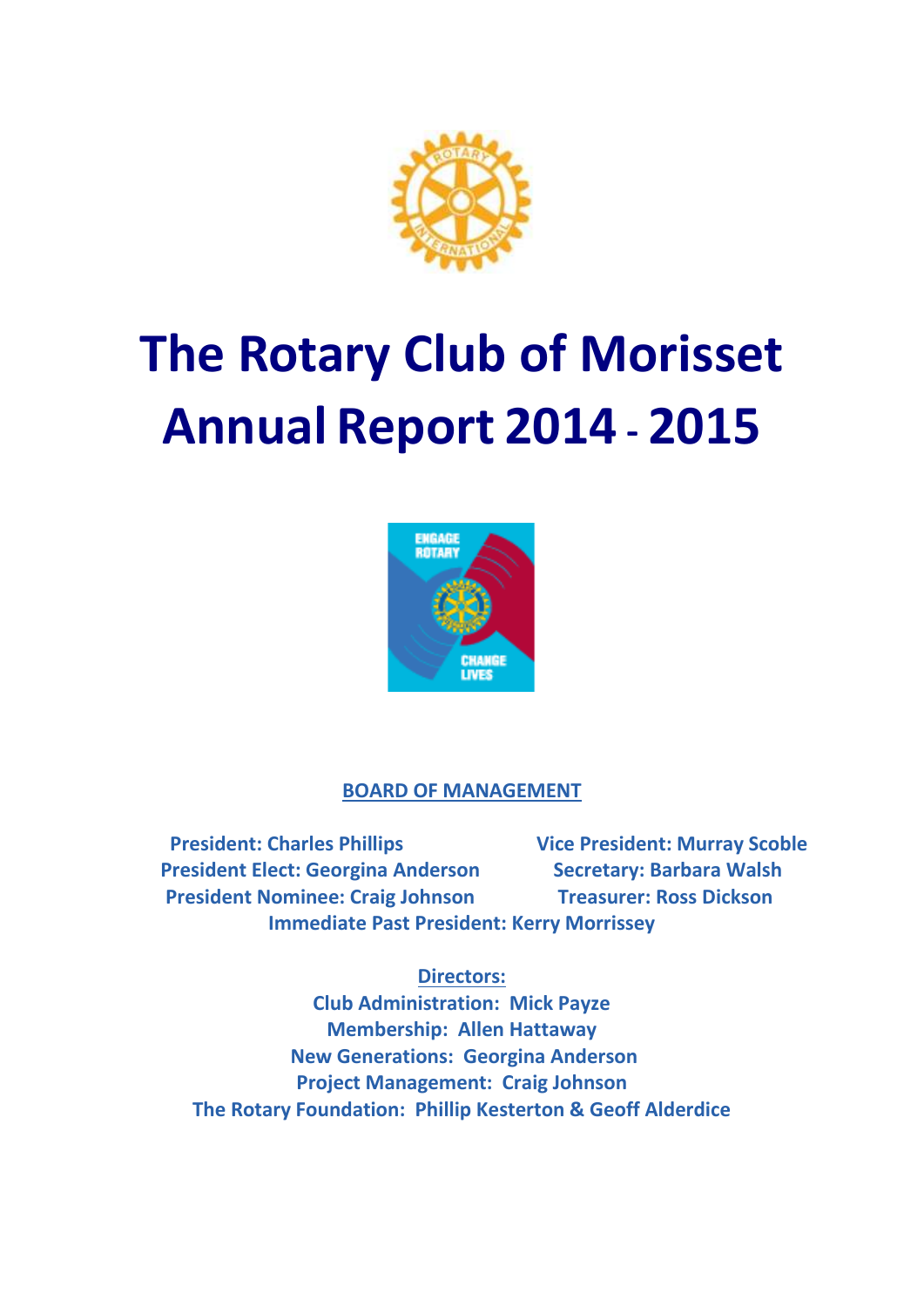## **PRESIDENT'S REPORT**

Firstly, we owe a great debt of thanks to Kerry and her Board for their development of the club and its strong condition at the start of my Presidential year. The club has continued to play an important part in the culture of Morisset and its surrounds as well as contributing extensively to communities in need outside of our area. We have indeed played our part in Lighting Up Rotary.

Our support of the youth in the area is a high priority. This year we have added a candidate for the National Youth Science Forum and approved expenditure for both outbound and inbound Youth Exchange Programme students for the coming year. The Morisset High School dinners which we organize twice a year contribute to the final year students' assessments. Here, they demonstrate their ability to provide a particularly high standard of food and table service. Our club continued its involvement with Morisset Police Citizens Youth Club by supporting their first "Bronze4Boys" programme.

There have been disasters both locally and internationally this year and the club has responded to these with special collections and direct donations to Shelterbox. Internationally we have continued to support a Timor Leste disease eradication programme and the Oonte Orphans Kitchen project in Namibia. Other international medical aid programs such as Rotary Oceania Medical Aid for Children and Interplast are among the club's core beneficiaries. Please refer to the various Directors' reports for more information on our major activities.

It was fortuitous that member, John Olive, acquired the donation of a substantial collection of vintage port from a deceased estate. Auctioning some of this has raised funds for Heaven Can Wait (for Cancer Council), Namibia Oonte Kitchen Project, The Humour Foundation (Clown Doctors) and MHERV (Men's Health Education Rural Van). With plenty of vintage port still in stock we expect to be able to raise further funds well into the future.

During the year we inducted one new member by transfer and two Associate Members. The introduction of Associate Members is considered to be a major step forward for the club as it will allow young adults such as full time students to fully participate in the club without fees. As with most clubs a lot more consideration needs to be given to the recruitment of new members.

Through retirement we lost long term member, Phillip Kesterton but presented him with Lifetime Honorary Membership. He continues to participate in many of the projects we have been undertaking. Toni McLean also moved on by transferring to Warners Bay club.

Once again we raised the Rotary flag and made money with our fast food proficiency at the Morisset Night Markets, the Morisset Horse Show and the Morisset Community Festival. Super Sunday and Tuesday bicycle counts also brought in additional money. Our major fund raiser for the year was the Christmas Trailer Raffle and our esteem in the community is really evident in this event with the assistance of many "Friends of Rotary" who gladly gave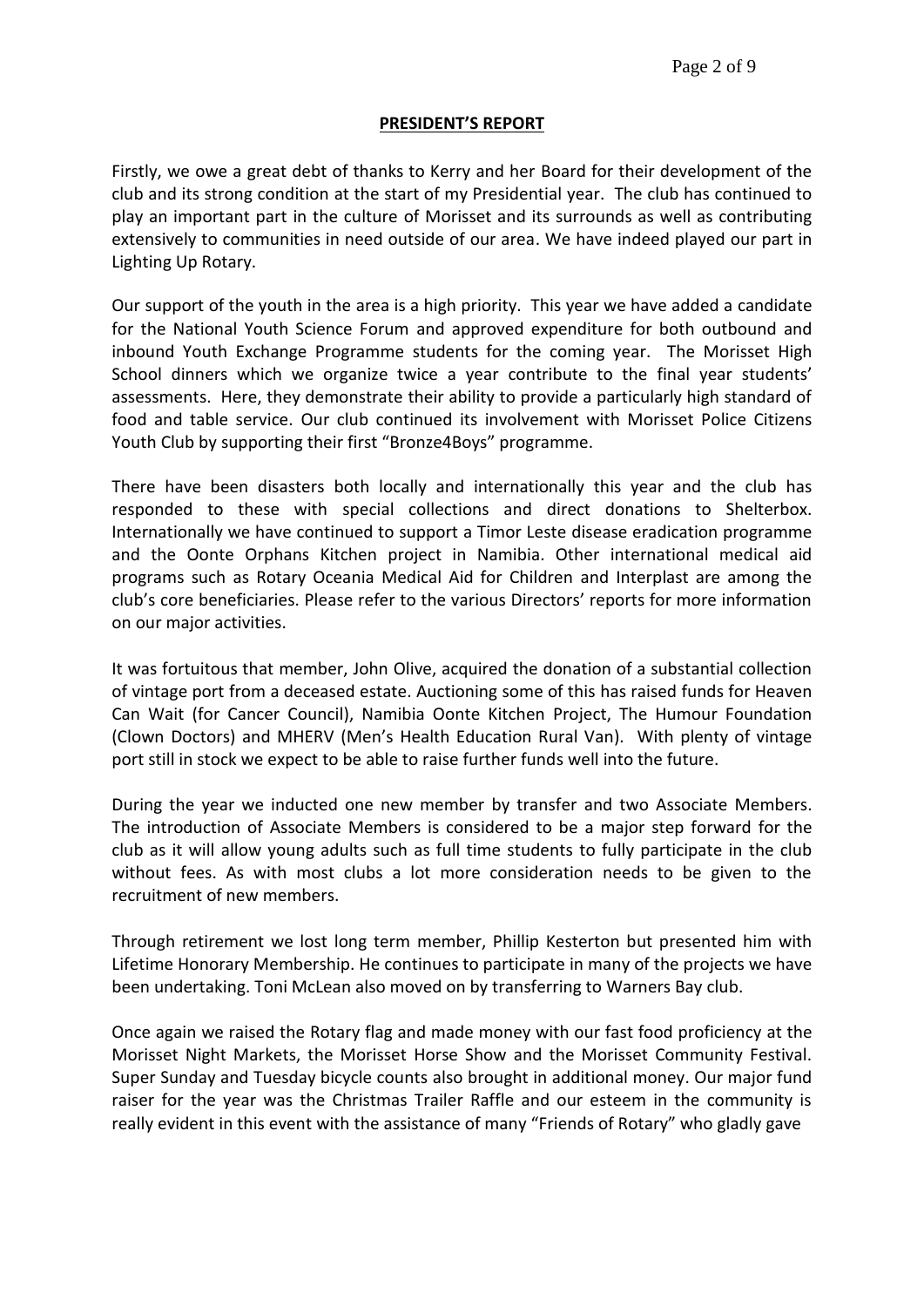their time. This help is invaluable and we thank them immensely. One of these helpers became the recipient of a Paul Harris Fellowship for his especially significant contribution.

In all, four Paul Harris Fellowships were awarded, two to Rotarians, Murray Scoble and Barbara Walsh and two to non-Rotarians. We also presented a Vocational Service Award to Toni McLean for her 50 years of service to the entertainment industry.

We have had a significant presence on the internet with our website and Facebook thanks to Ross Dickson, Kerry Morrissey and Georgina Anderson. Our links to the press have been further developed thanks to the work of Phillip Kesterton, Mick Payze and Georgina Anderson. With thanks to Craig Johnson's technical expertise cloud storage for our projects has been set up and his work on project development has given us a great start for the future.

One thing that is essential to a Rotary club is having fun and this has been experienced in a number of ways. Guest speakers on a range of subjects have kept our interest. Aspects of local public transport needs, Lake Macquarie Council Library services, the Women's Refuge, "Behind the Seen" and Ability Link were some of the topics on our list. We have had a number of dinners out, BBQs, visited Jazz in the Vines and listened to The Desperados (an Eagle's tribute rock band).

My thanks go to all club members but especially the Board and it's Executive for their wonderful commitment and achievement to what is, most likely, the greatest charitable organization existing today.

I am sure the club has a great future as it develops under the Presidency of Georgina Anderson and her Board. It is a magnificent club with a wealth of experience in its older (Rotarian and actual years) members and a great future in its younger Rotarians and Associates. I wish Georgina and her Board all the best in the new year of 2015-16 and thank everyone who has contributed to the success of Morisset Rotary this year.

Charlie Phillips **PRESIDENT** 

 $\sim$  ~ ~ ~ ~ ~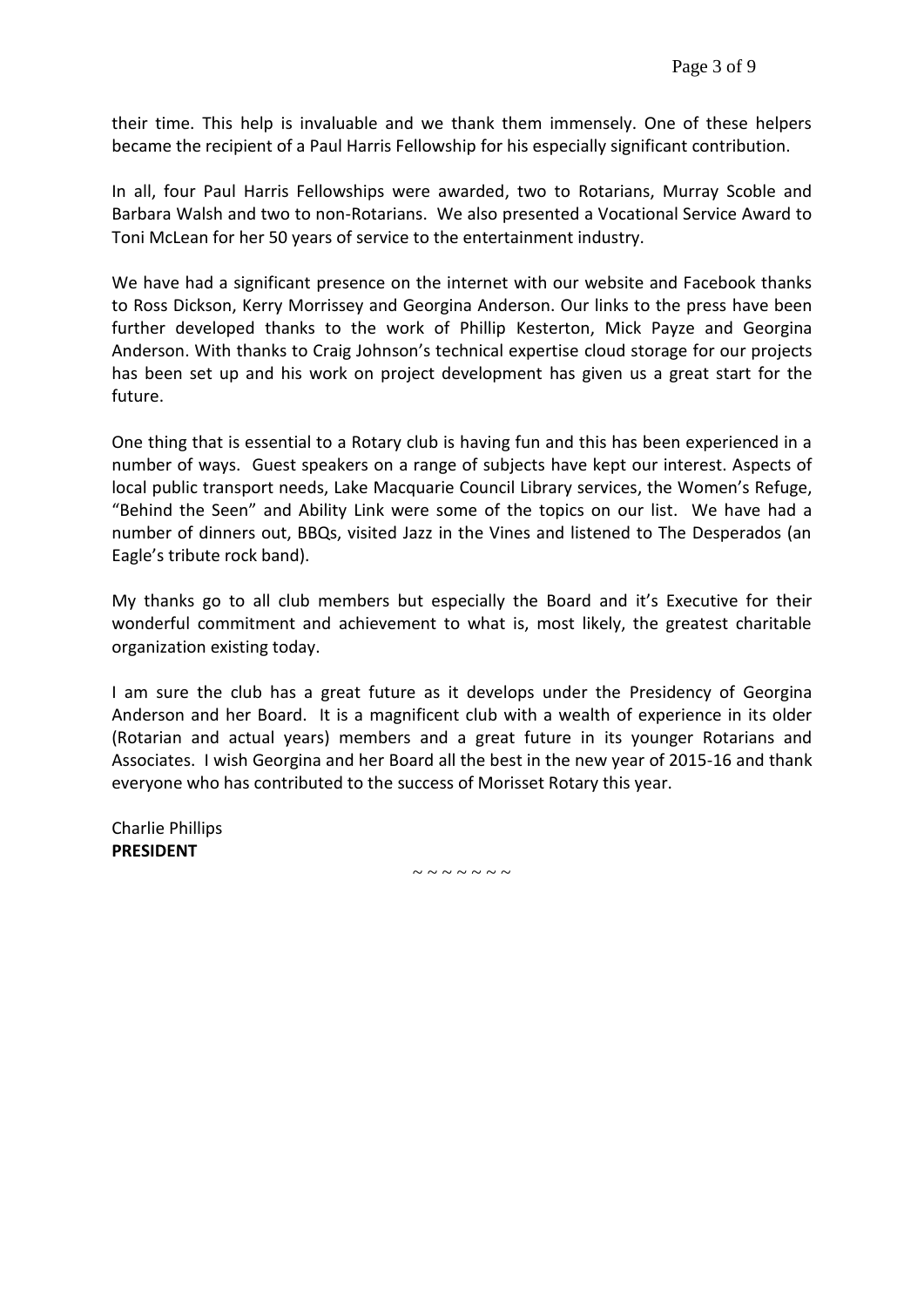# **CLUB ADMINISTRATION REPORT 2014-15: Mick Payze (Director)**

**Programs**: The Club meets weekly with guest speakers or information sessions on a range of worldwide Rotary topics. Planning meetings complete our regular meeting activities. Our Board meets monthly to plan events and activities. Efforts have been continued to explore meeting variations to widen membership appeal to a greater range of potential members and has had regular social events also to mix "Work with Play".

**District Assembly/President Elect Training:** Members of the incoming Board were well presented at these annual "in-service" sessions in preparation for taking leadership responsibilities in 2015-16.

**Social Media:** There has been further focus on the wider use of media to promote the club both externally and internally. Photos, weekly news and links to activities are all receiving increased interest (and "likes"). The Club's Website address and Facebook page are included in all published material and advertising boards.

**District Conference:** A number of club members travelled to Forster in March and enjoyed the weekend's events there.

**Promotion**: There has been an increased dialogue with the editors of local press which has also led to greater exposure of Rotary events.

**Website:** The club continues to use its website as a major platform for informing the community about events and achievements but its direction will no doubt start taking a new look with the addition to the Club of some younger Associate Members.

 $\sim$   $\sim$   $\sim$   $\sim$   $\sim$   $\sim$   $\sim$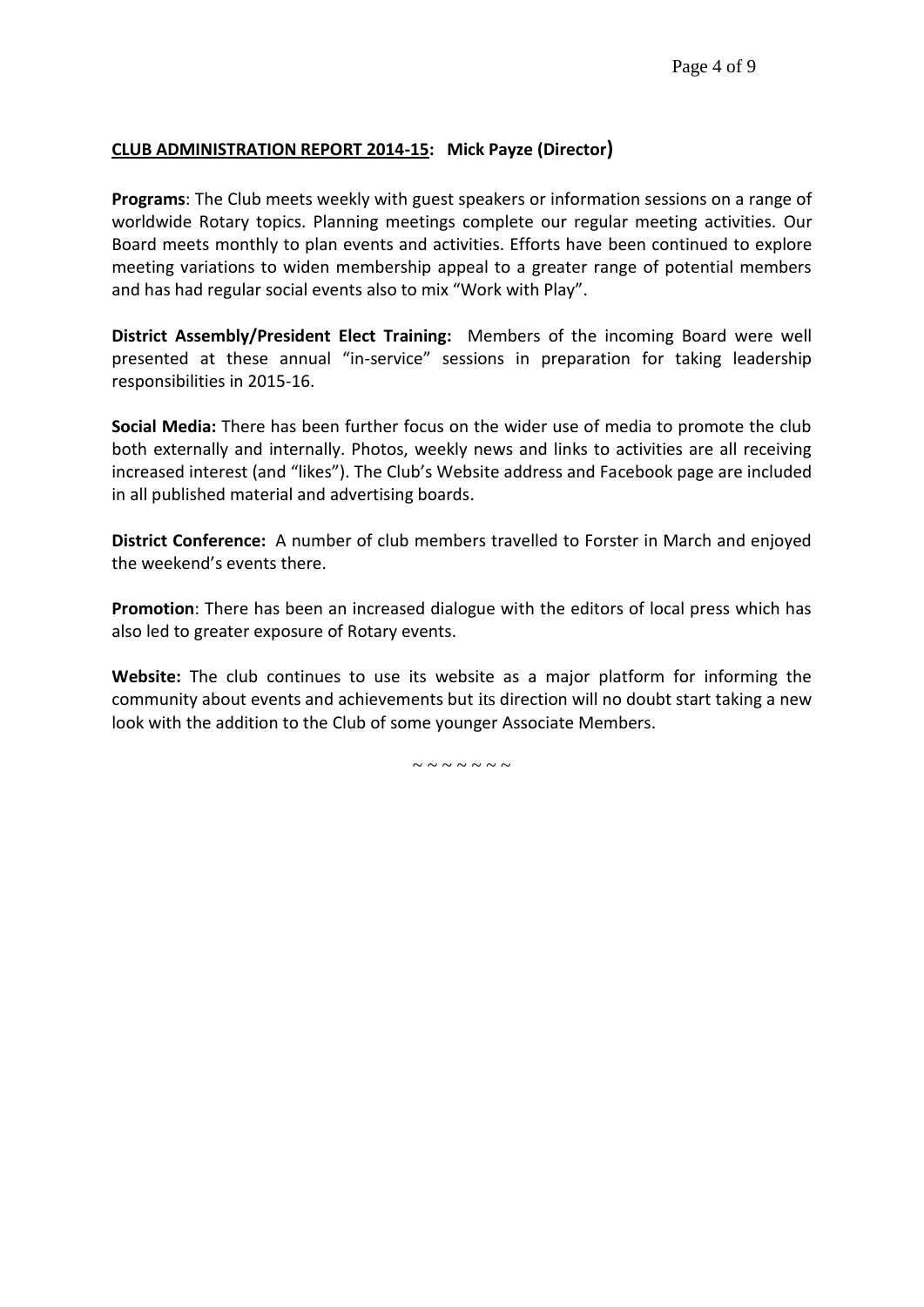#### **MEMBERSHIP: Allen Hattaway (Director)**

**Arrivals:** Interested people are encouraged to attend meetings to explore the possibility of becoming members. During 2014/15 we welcomed John Rodstrom who transferred from Gunnedah West club. Two Associate Members were also inducted. Our website and Facebook page both encourage the reader to become a Rotarian.

**Departures:** During the year we bid farewell to two long serving members. Phillip Kesterton 'graduated' to Probus, having been awarded Lifetime Honorary membership of our club. Toni McLean transferred to Warner's Bay club as meeting times there were more convenient for her busy work commitments.

**Mentoring:** A new Mentoring Programme is still under development, along with the revised Club Information Package.

**Social**: Involvement of family members is encouraged not only at Rotary social events but also at our meetings. High School dinners and our Christmas party were just some of the social highlights. The arrival of an exchange student in the coming year will create further opportunities for socializing together.

**Associate Members:** The position of Associate Member was established in this Rotary year to encourage the interest of young people. Two young members already enrolled and another will be inducted in July. They are encouraged to recommend projects & to actively take part in club activities without the pressure of fees or regular attendance.

 $\sim$   $\sim$   $\sim$   $\sim$   $\sim$   $\sim$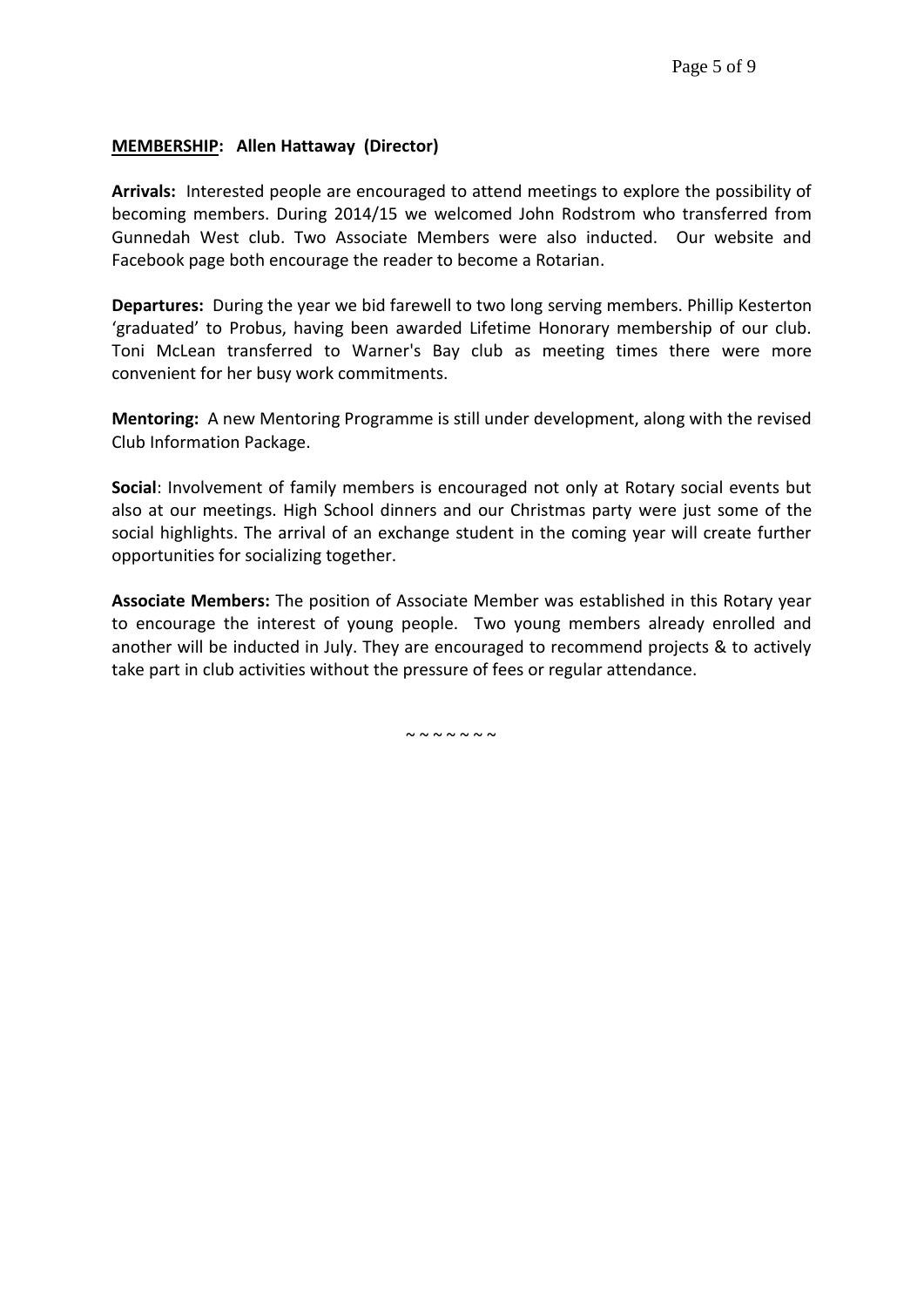# **NEW GENERATIONS: Georgina Anderson (Director)**

**Primary Schools Liaison:** Annual "Service Above Self" Book Voucher Awards were presented to ten local primary schools by club members at annual awards ceremonies. The Hunter Life Education Programme was funded at Morisset Primary School.

**Morisset High School Liaison:** Hospitality Class dinners and senior scholarships have remained the focal part of our connection with MHS where we have a very strong working relationship. Two Senior Scholarships were provided for Yr.11 and four for Yr.12 students from financially disadvantaged families. These students are supported through our school based mentoring programme. Annual Service Above Self Awards are provided for Yrs 7, 8 and 9. Five teachers are selected by the Principal for Rotary Excellence in Teaching Awards.

**Science and Engineering Challenge:** The senior format of this programme has been supported with volunteers and \$1000 donation. Planning is underway for our first Primary School level Discovery Day.

**National Youth Science Forum**: An excellent local student who attends St. Paul's Catholic High School was co-sponsored with the Rotary Club of Toronto to attend NYSF in Canberra.

**Rotary Youth Program of Enrichment:** Our enthusiastic RYPEN student lives in our area but attends Toronto High School. She wrote in glowing terms of her RYPEN camp experience & has applied to become a "RYPENITE" graduate leader at the next camp.

**Police Citizens Youth Club:** Our club continues to support the Morisset PCYC and this year supported the first "Bronze4Boys" programme. A club member presented their Bronze Medallions & congratulated the boys. Further such programmes are in the pipeline.

**Youth Exchange Program:** This year we have endorsed the application of an outbound student. Early in the next Rotary year hosting an inbound student from Hungary will commence. This is the first time in seven years that the club has been able to commit to the YEP. We hope this will enrich and energize the club.

**Rotary Youth Leadership Award:** A new graduate physiotherapist was sponsored for this year's RYLA programme. His feedback was extremely positive. In his talk to the club he was particularly grateful for the increased confidence he has as he meets the challenges of his new professional role.

 $\sim$   $\sim$   $\sim$   $\sim$   $\sim$   $\sim$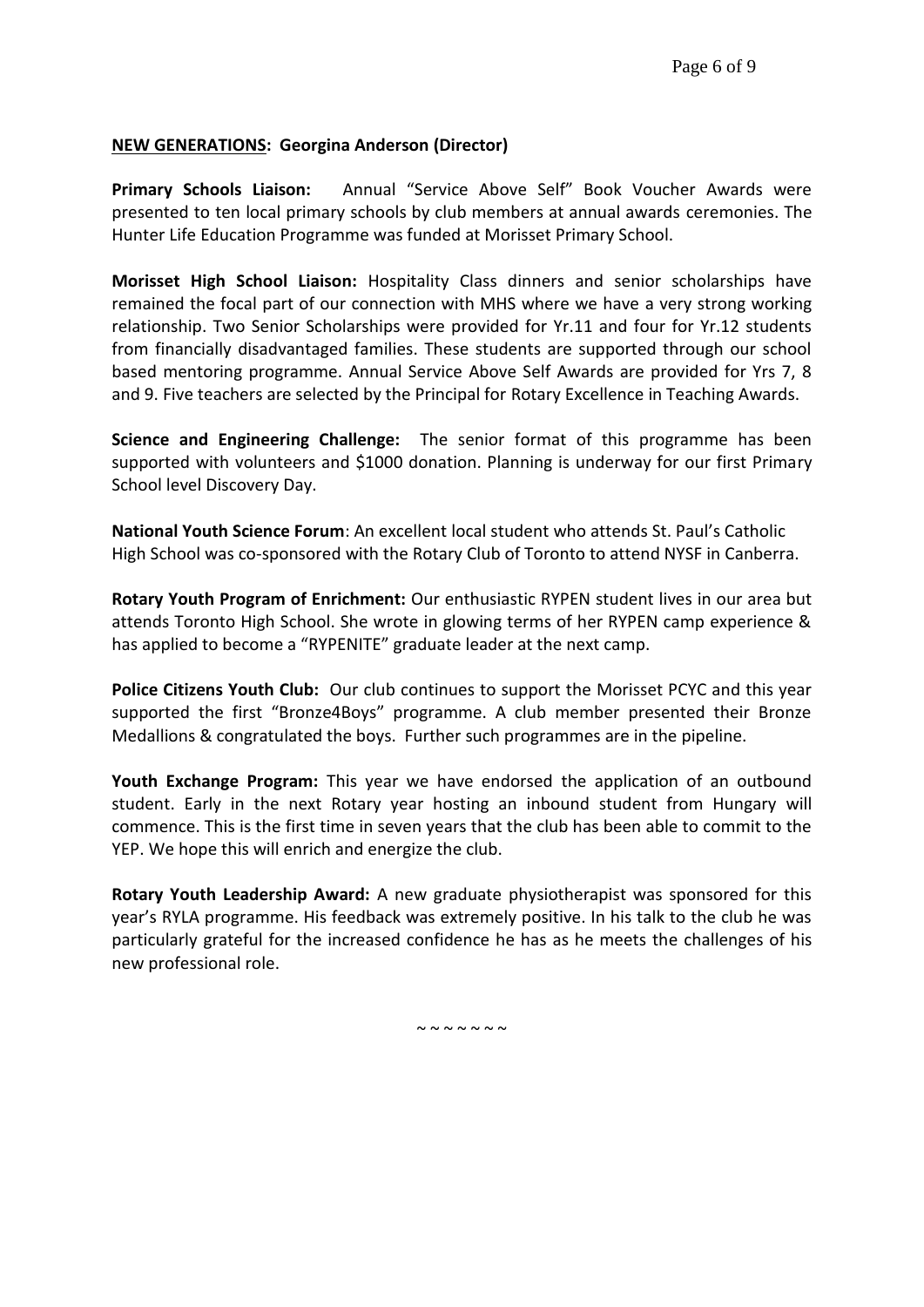### **ROTARY FOUNDATION/INTERNATIONAL PROJECTS: Geoff Alderdice (Director)**

### **The Foundation**

**Rotary International Funds:** Annual donations are made to Polio Plus and The Rotary Foundation. In addition several club members also donate privately via the Centurion programme or through the Bequest Society.

**Paul Harris Fellowships:** Four PHF awards were presented during the year.

#### **Support for International Projects**

**ShelterBox**: Assistance for Vanuatu cyclone disaster.

**Rotary Oceanic Medical Aid for Children (ROMAC):** Seriously ill and deformed children are brought to Australia for treatment and surgery which cannot be provided in their country. Specialists make assessment visits to the country to assess suitability patients.

**Interplast**: Less complicated corrective surgical intervention is provided by visiting volunteer specialists in countries of origin overseas.

**Timor Leste:** *Fundu Isin-Di'ak ("Good Health Fund"):* The aim is to eradicate lymphatic filariasis and intestinal hook worm infections in the Timor Leste population. Managed by the Rotary Club of Sydney, the Chairman of the project is Prof. Peter McMinn, infectious disease specialist from Sydney University. Our club assisted the Rotary Club of Sydney with funding support for this programme.

**Namibia - Oonte Village Orphans' Kitchen:** Further contributions were made towards the orphans' kitchen project with funds to continue floor tiling. This was overseen by a Rotarian's daughter who has lived near the Oonte area.

~~~~~~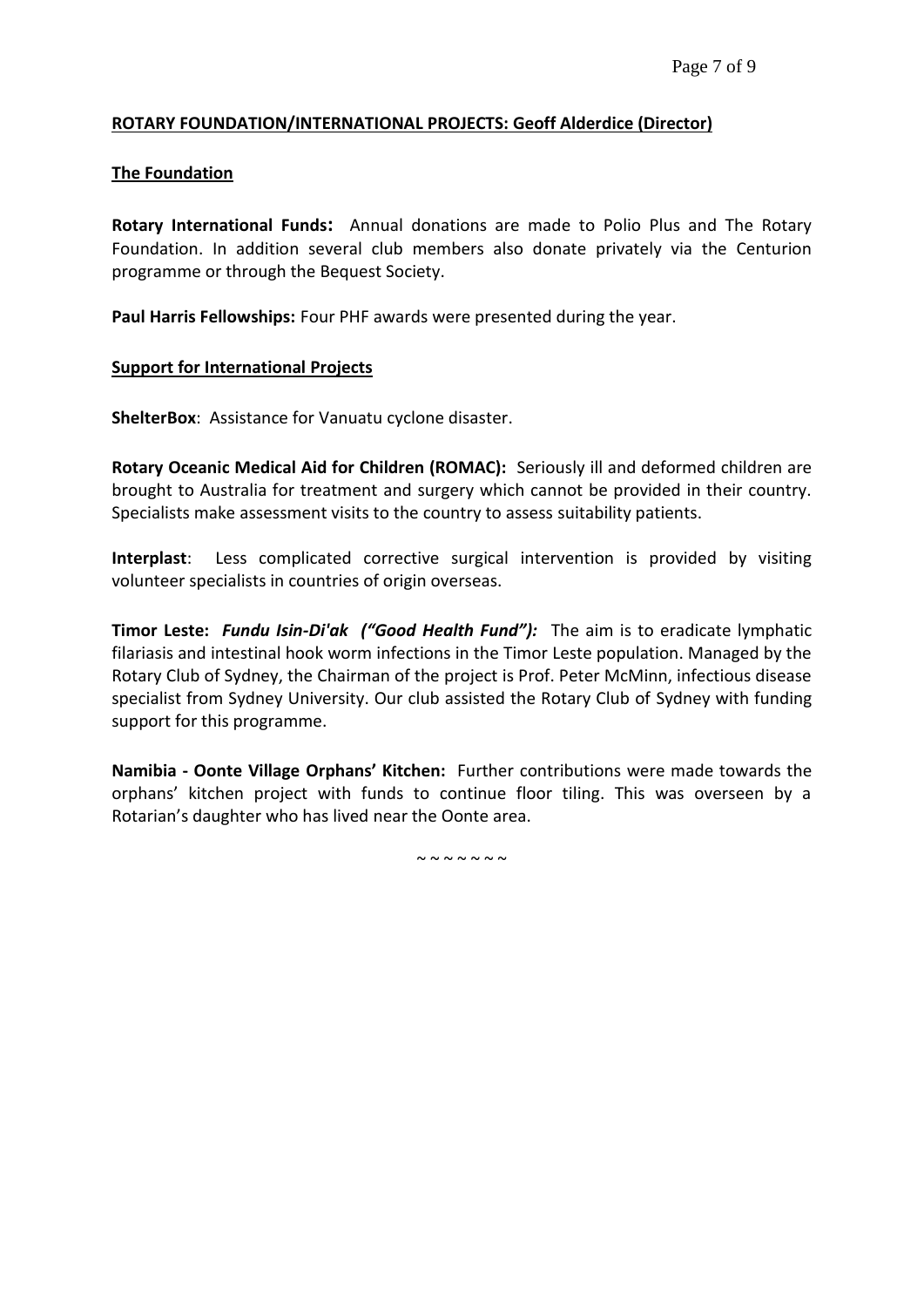# **ANNUAL PROJECT REPORT - Craig Johnson (Director)**

**Christmas Trailer Raffle:** Thanks to the generous donations from local businesses and individuals, the major prizes were of excellent quality and attracted good public support. Outstanding assistance from Rotarians and Friends of Rotary ensured success of the event.

**Loop the Lake:** The club supervised the western area of the lake for navigation, nutrition and general well-being of more than 1500 cyclists for this event. In partnership with several other clubs significant funds were raised for John Hunter Children's Hospital.

**Morisset Horse Show**: Catering for the event we used the on-site Showground canteen as good experience for later in the year when we supported the Morisset Community Festival.

**Street-beat:** Provided another vehicle for our club's high profile involvement with an information booth, an erected Shelter-Box tent and the sponsorship of an event prize.

**"Good Neighbour" Programme:** Our main support for these three Rohingyan refugee families is providing helpful advice, assisting with medical appointments, dealing with language problems & facilitating their adjustment to a very different way of life. Three gorgeous babies have been added to the families & another is on the way.

**Super Count Days:** The opportunity for club volunteers to participate in various bicycle counts days to raise funds for the club and take the opportunity to observe the world go by.

**Women's Refuge:** Each year members donate Christmas gifts for the women & children at the local refuge & half way houses.

**Morisset Night Markets:** This was our first time involvement to gauge interest for future participation. The success will likely spark similar interest in such future events.

**Morisset Community Festival:** Our club had a huge but successful day catering from the showground canteen and dining room. An information booth with a Shelterbox displayed brought interest. Putt - putt golf added to the worthwhile exposure for the club on the day.

**Paul Harris Dinner:** Held in recognition of Rotary's 110th anniversary and the club's 48th anniversary, the event included Paul Harris Fellowships being awarded to Barbara Walsh, Murray Scoble and to the guest speaker Kate Salisbury. A further financial contribution was made to her Namibia Oonte Village Orphans' project. The vintage port auction added some fun to a successful evening.

 $\sim$   $\sim$   $\sim$   $\sim$   $\sim$   $\sim$